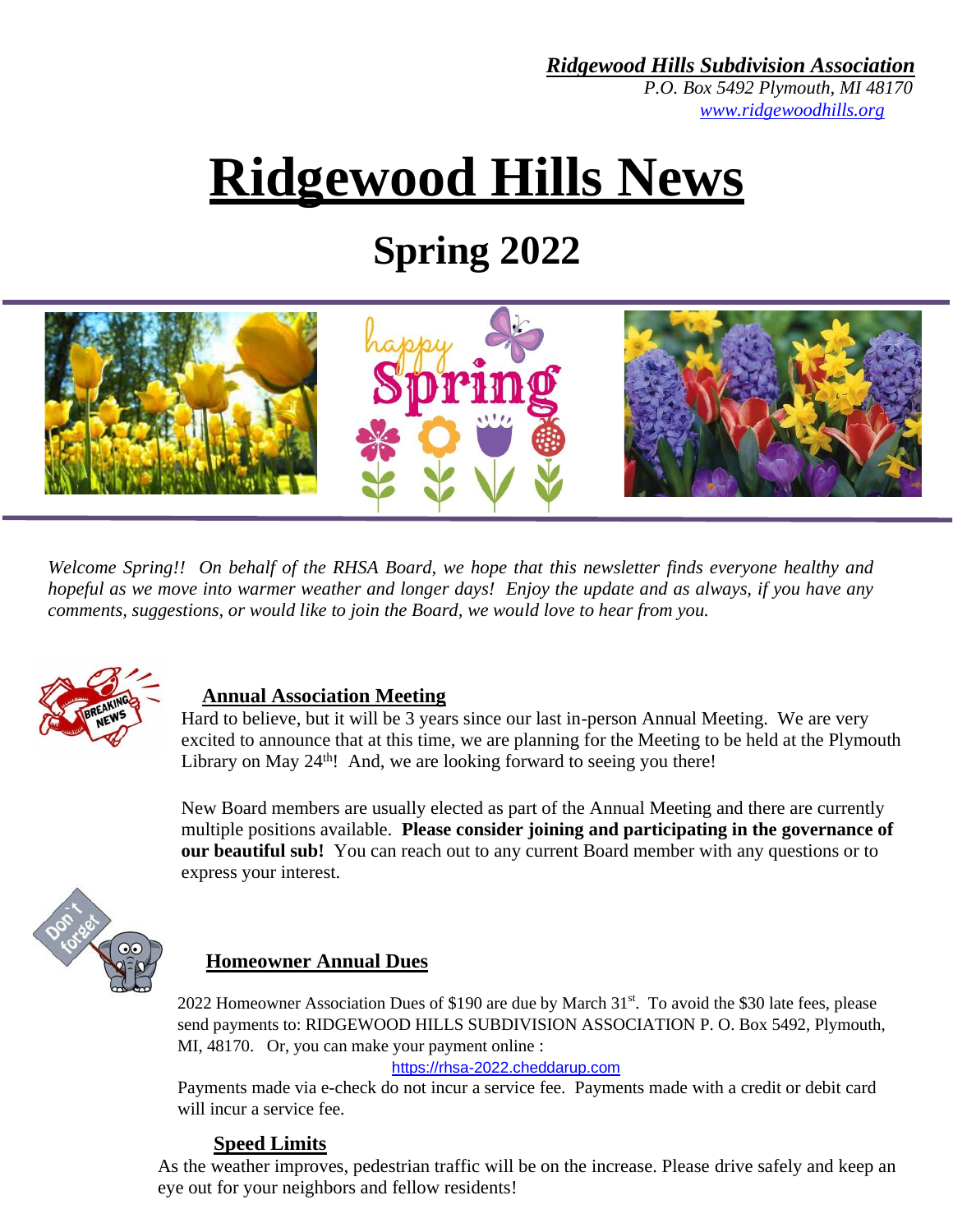*P.O. Box 5492 Plymouth, MI 48170 [www.ridgewoodhills.org](http://www.ridgewoodhills.org/)*



#### **Around the Sub**

**Drain Inspection**: The AUI drain inspection, cleaning, and repair has been completed. However, there were two areas that required additional attention. We hope to have this project wrapped up and final bills sent to homeowners by the end of the month. As a reminder, this was a fairly large expenditure, with just over \$33,000 spent to-date and, per the bylaws, the total cost of this work will be shared by the homeowners whose property is part of the drain.

**Spring Cleaning & Maintenance:** Homeowners are reminded to cut back trees/bushes near all sidewalks (front/side/back of lot) and to remove weeds and cut your grass ("maximum legal height" in Plymouth Township is 8", "community standard' is 5"!) where the back or side of your lot abuts a public sidewalk. Branches that overhang sidewalks must be kept at least 8' from the ground – and it is recommended shrubs be cut 1 or 2 feet back from the sidewalk to allow for growth over the summer as shrubs cannot encroach on the sidewalks. This landscaping maintenance is required of all homeowners throughout the growing season to keep sidewalks safe, to control allergens and vermin, and to generally keep our subdivision looking attractive. These health and safety ordinances tend to be aggressively enforced by the Twp.

The winter season can be "rough" on mailboxes and some "Spring Cleaning" may be in order! Please take the time to give yours a once-over and make any needed repairs/upgrades as may be required.

The Board is looking to update the entry ways off Ann Arbor Road. If you have a green thumb or an eye for landscape design, please contact us at [rhsaplymouth@gmail.com.](mailto:rhsaplymouth@gmail.com) We welcome your input!

**GOF**: If you notice a blockage or any obstruction in either of the Commons GOF's (Gravel Outlet Filter), please contact a Board member immediately! Most importantly, please be sure to keep children away from the GOF's for their safety.

**Storm Sewer:** Please clean leaves/debris from the street storm sewer drain in front of your home if at all possible. This allows water to drain properly.

**Garbage and Recycle Bins**: Please be sure to keep Recycling and Garbage bins away from mailboxes to avoid mail delivery disruption. And, out of site (except for trash day!!)

**Residential Tree Planting Program:** Ready to plant a tree?! Plymouth Township's 2022 Residential Tree Planting program is underway. Please click the link for the application and details regarding the program. [https://www.plymouthtwp.org/community/residential\\_tree\\_planting\\_program/index.php](https://www.plymouthtwp.org/community/residential_tree_planting_program/index.php)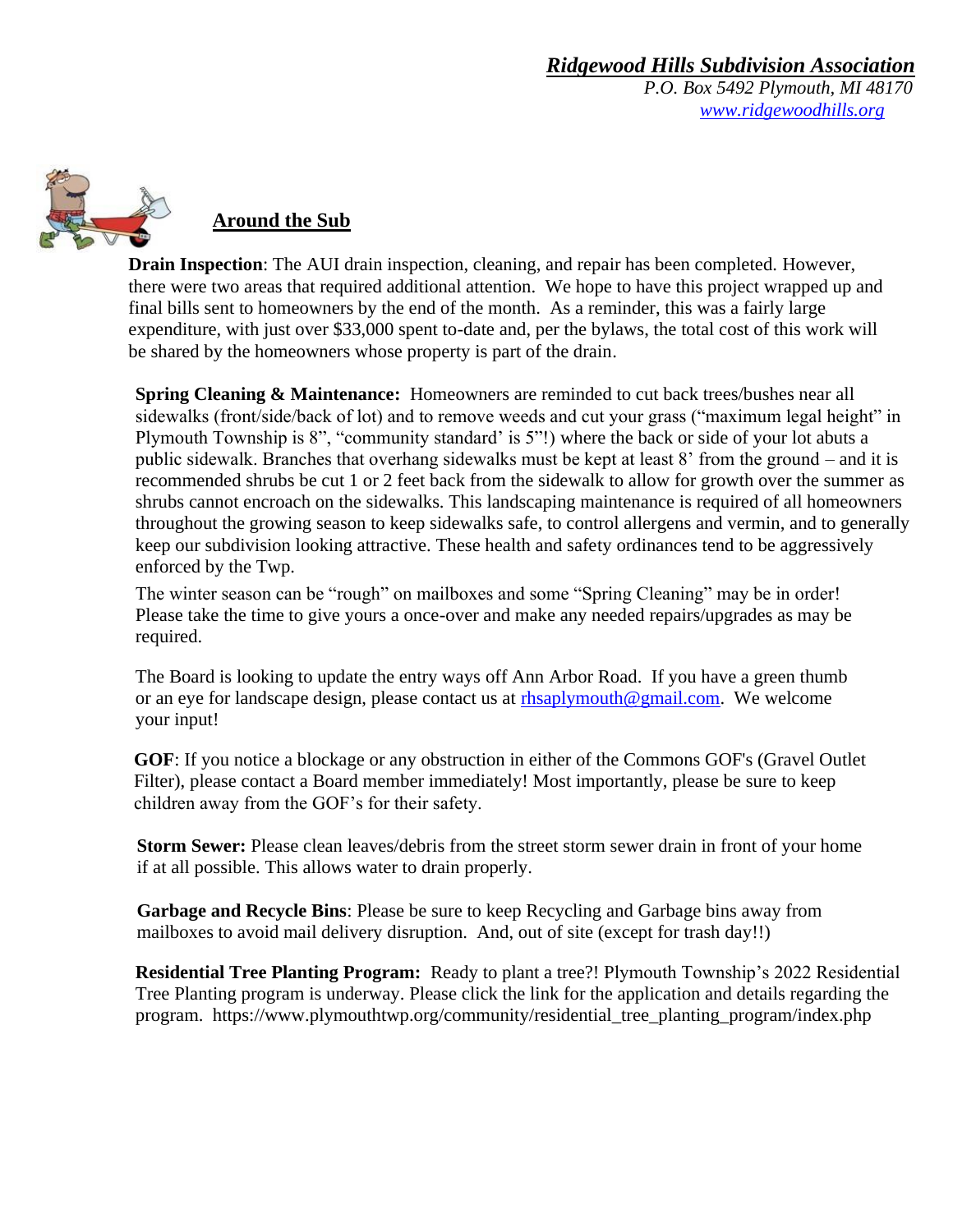*P.O. Box 5492 Plymouth, MI 48170 [www.ridgewoodhills.org](http://www.ridgewoodhills.org/)*



#### **April 2022**

| $2nd$ :          | Wayne Co. Household Hazardous Waste Collection |
|------------------|------------------------------------------------|
|                  | (Westland Shopping Center)                     |
| 4 <sup>th</sup>  | First Day of Spring Yard Waste Pick-up         |
| 16 <sup>th</sup> | *Wildflower Walk at Miller Woods               |
| 23 <sup>rd</sup> | Downtown Plymouth Spring Artisan Market        |
| 24 <sup>th</sup> | *Wildflower Walk at Miller Woods               |

\*Join the "Friends of Miller Woods" for a guided tour of the native wildflowers, Saturday April 16 or Sunday April 24, from 2-4 p.m. Tours are free, last one hour and leave from the entrance on Powell Road every half hour. Should be able to walk on uneven ground as trails have large roots. No dogs or strollers please.

#### **May 2022**

| 7 <sup>th</sup>  | Plymouth Community Farmers Market (through Oct 22 <sup>nd</sup> ) |
|------------------|-------------------------------------------------------------------|
| 27 <sup>th</sup> | Music in the Air Concert Series (through Labor Day)               |
| 30 <sup>th</sup> | Memorial Day and Parade                                           |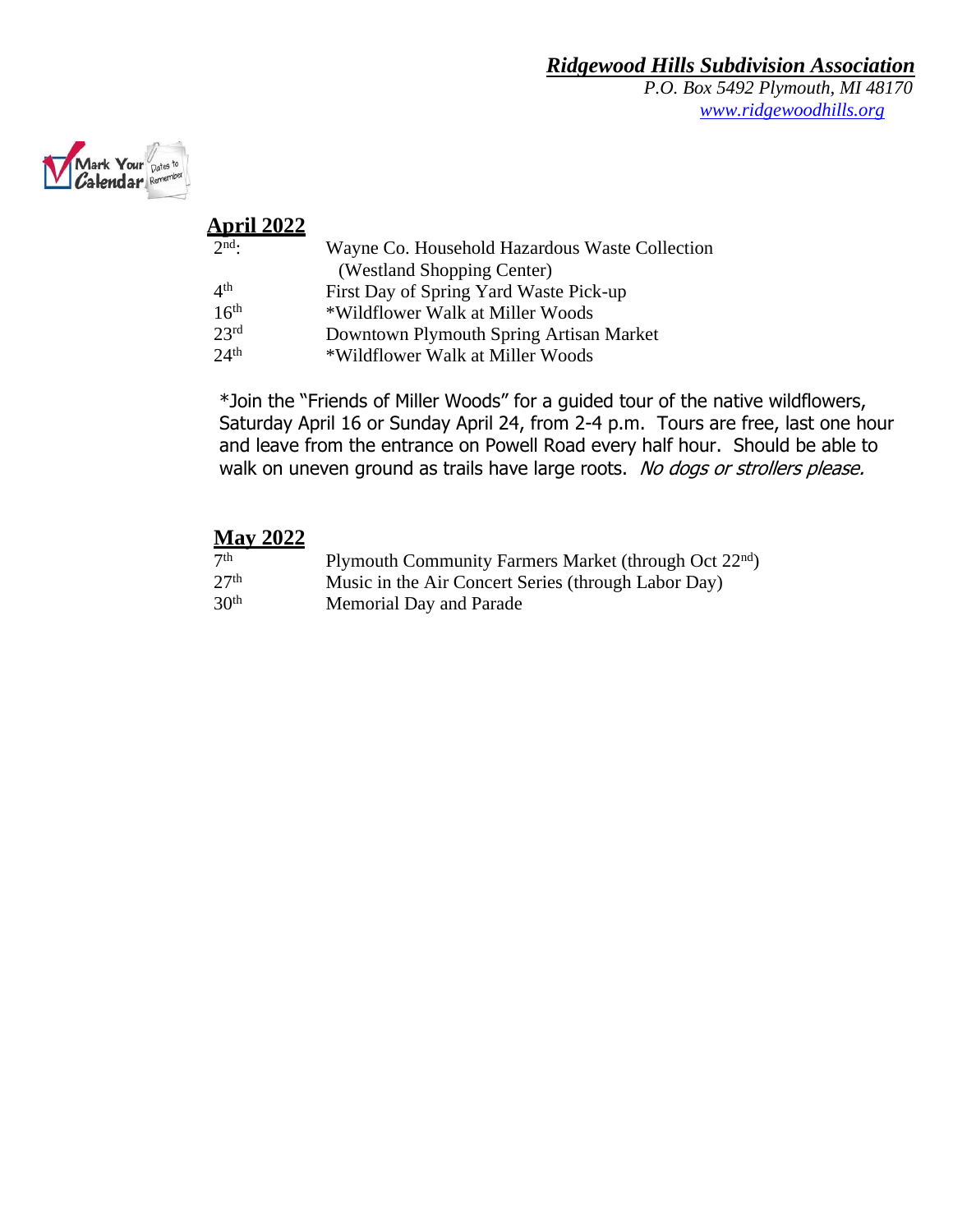*P.O. Box 5492 Plymouth, MI 48170 [www.ridgewoodhills.org](http://www.ridgewoodhills.org/)*



## **A Little Comic Relief**



**Assistance & Feedback:** The Board is always looking for the best ways to communication with all homeowners. If you have received this newsletter via your email account, we are asking for your assistance! We are requesting that at least one person from each home that receives this newsletter to respond back with an email that includes their lot number. That would provide us with an indication of how many homes we may be missing. Additionally, we welcome any input or suggestions for the newsletter. This is completely voluntary so we appreciate your help!

Responses can be sent to: RHSAPlymouth@gmail.com